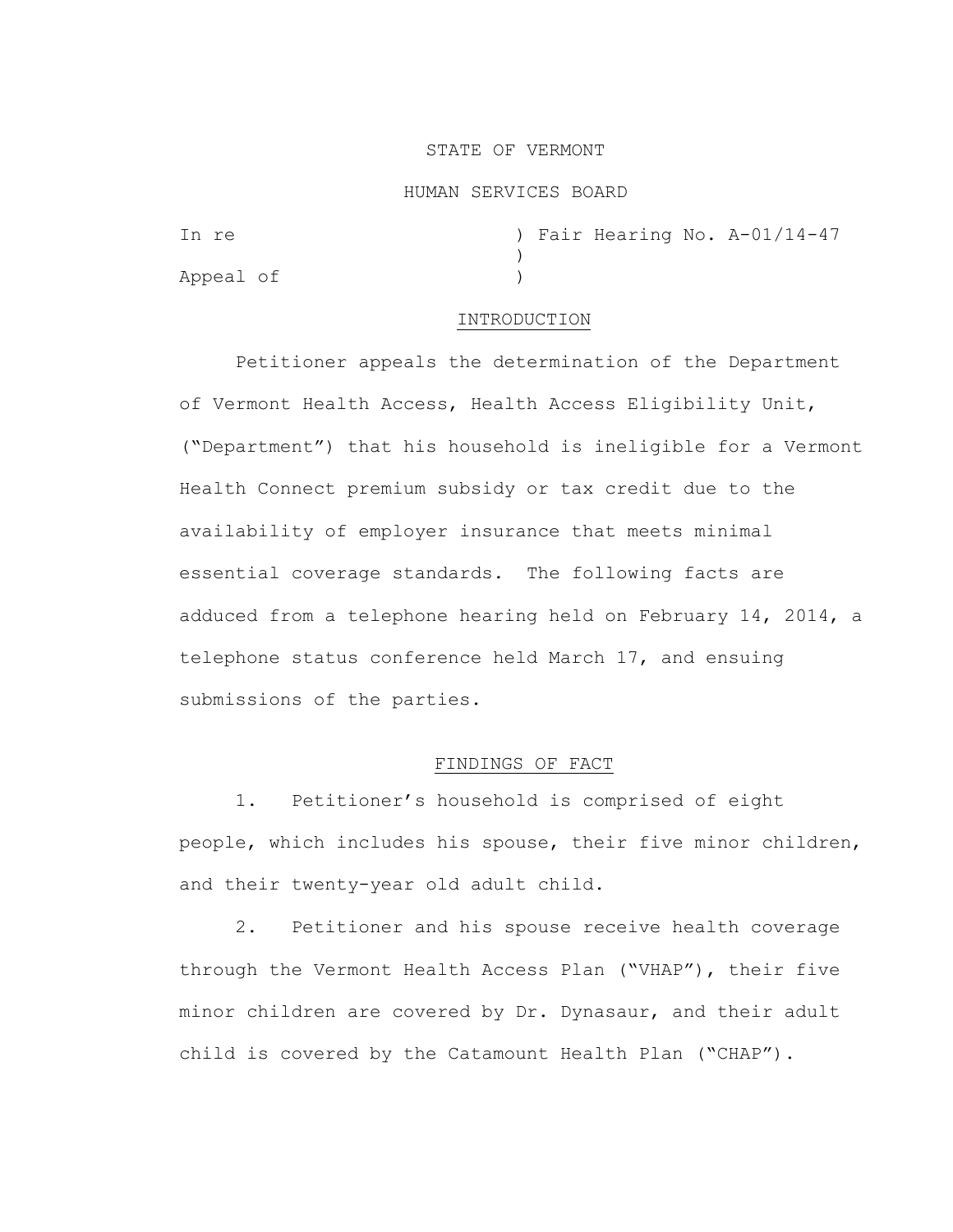3. In anticipation of the termination of the VHAP and CHAP programs as of March 31, 2014, petitioner applied for health coverage through Vermont Health Connect ("VHC"). Regardless of the termination of VHAP and CHAP, petitioner's five minor children will remain covered by Dr. Dynasaur.

4. There is no dispute that petitioner's household income for the purposes of his VHC application is \$71,000 per year. His employer offers health insurance through CIGNA for both individuals and families. There was an open enrollment period for the insurance in November of 2013 during which petitioner declined to enroll.

5. Petitioner was denied any premium subsidy or tax credit through VHC, on the grounds that he has employersponsored health insurance which meets minimum essential coverage requirements.

6. The annual premium cost of petitioner's employersponsored health coverage for single-person coverage is \$1092. The Department calculated the percentage of applicable household income required for self-only insurance through his employer at 1.5 percent.

7. Petitioner attested on his VHC application that his employer's health plan meets minimum essential coverage requirements.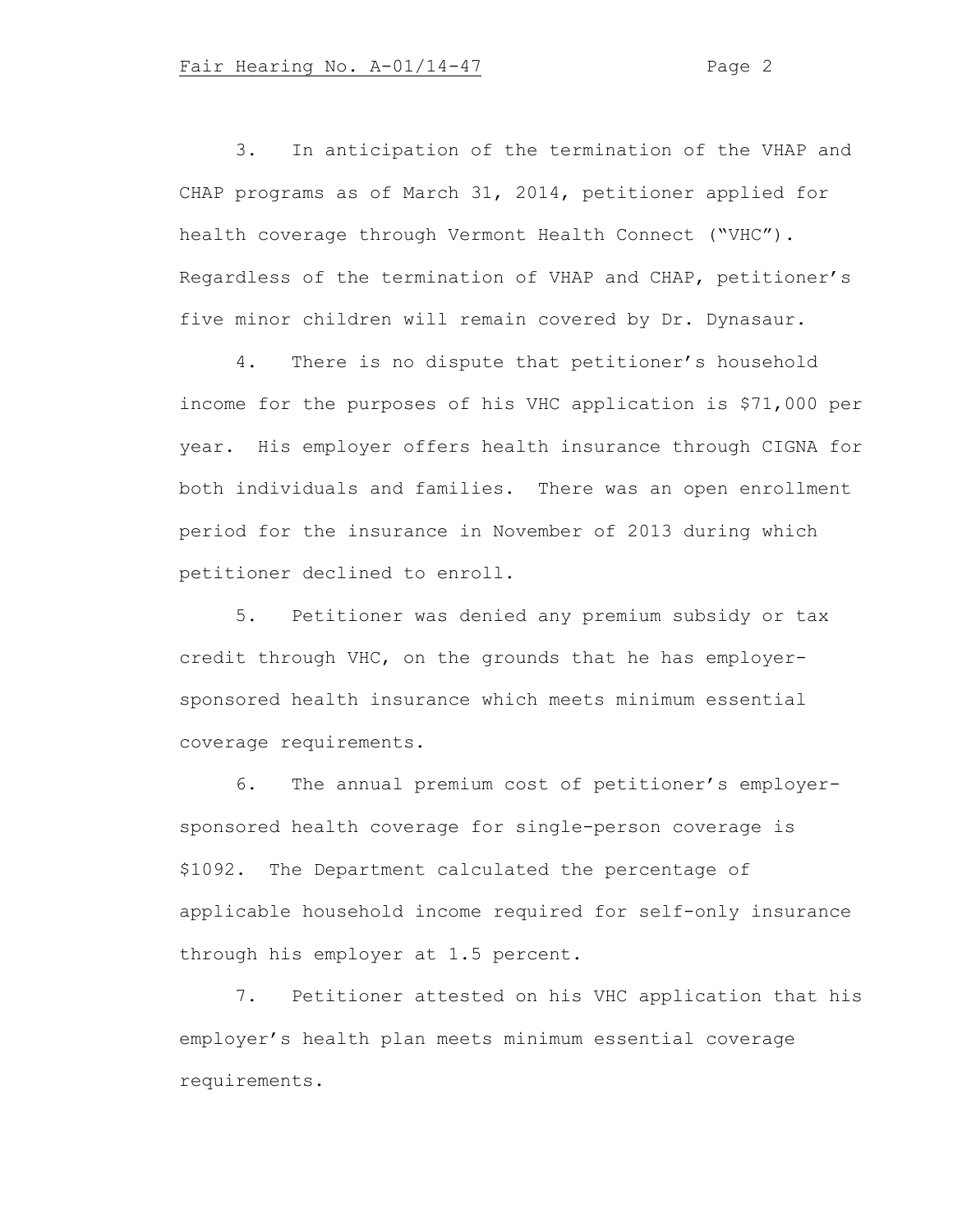8. While petitioner had and declined the opportunity to enroll himself, his spouse and his adult child in his employer's health plan in November of 2013, he will have that opportunity again when their VHAP and CHAP coverage ends as of March 31, based on the special circumstance of his loss of insurance.<sup>1</sup>

9. Petitioner's premium and out-of-pocket costs would increase under his employer's plan, in particular for family coverage, compared to the costs of coverage through VHAP and CHAP. Petitioner is concerned about his family's ability to meet these increased costs.

#### ORDER

The Department's decision is affirmed.

# REASONS

Eligibility for subsidies and tax credits through Vermont Health Connect is precluded when an applicant has access to an employer-sponsored health plan which meets the minimum coverage requirements of the rules. § 23.01(a) ("[I]ndividuals who are eligible to enroll in health coverage

<sup>&</sup>lt;sup>1</sup>It is noted that the Department's determination that petitioner has access to employer-based health coverage was based on his opportunity to enroll in his employer's health plan during the open enrollment period of November 2013, even though that opportunity has passed. In any event, petitioner represents that he has a special enrollment opportunity because of the family's loss of VHAP and CHAP.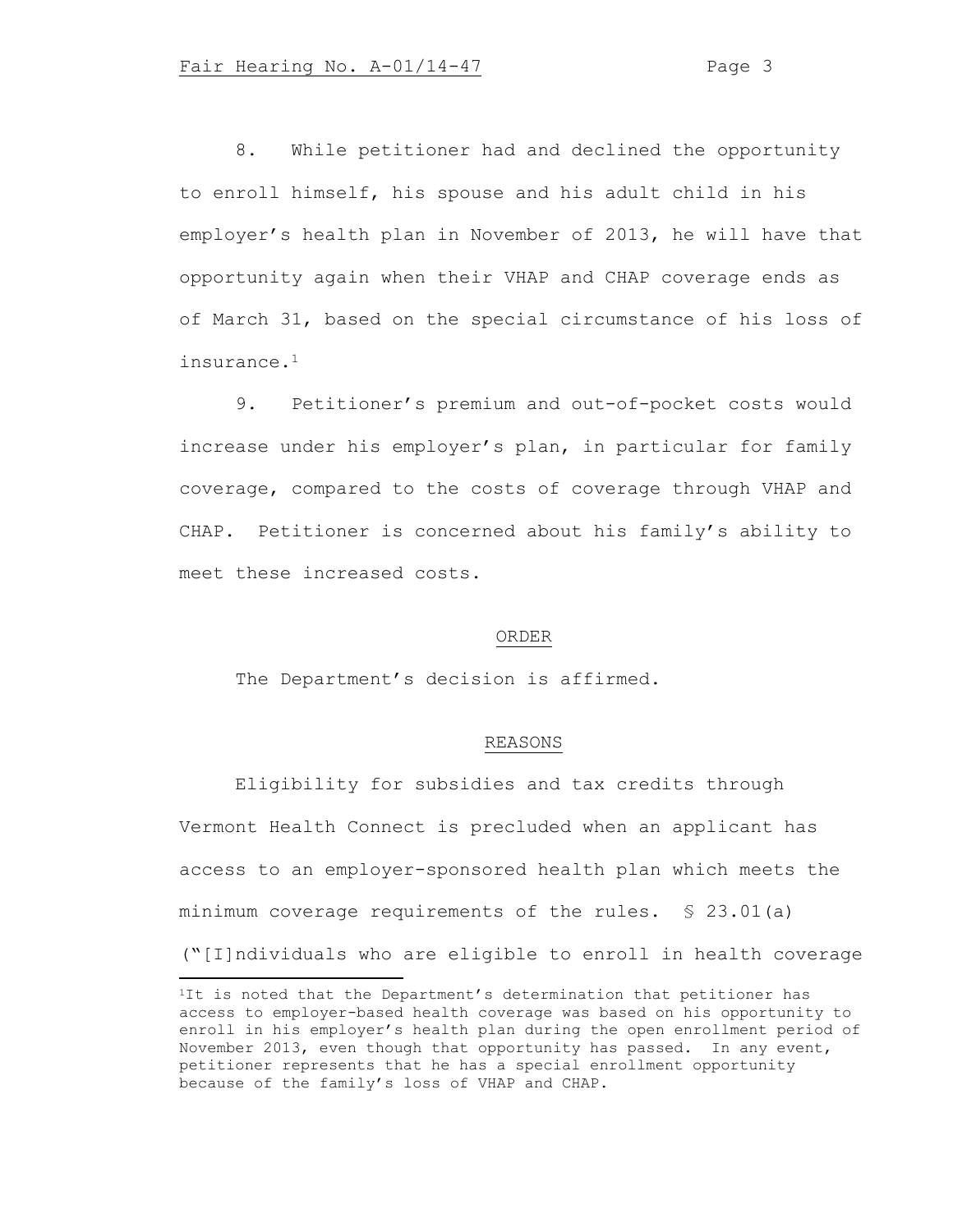that qualifies as MEC [minimum essential coverage] under this section are not eligible to receive federal tax credits and cost-sharing reductions if they enroll in a QHP."). For an employer-sponsored plan to qualify as providing minimal essential coverage (MEC), "the plan must be affordable and meet minimum value criteria." *See* VHC Rules § 23.01(a), *citing* VHC Rules §§ 23.02 and 23.03.

Whether an employer-sponsored plan is affordable to an applicant and any related individual is determined by calculating the percentage of household income required to pay the premium for self-only coverage. *See* VHC Rules §§ 23.02(a)(1) and (2). In order to be considered affordable under the rules, the annual premium cost must be no more than 9.5 percent of annual household income. *See* VHC Rule § 23.02(c).

There is no dispute regarding petitioner's applicable household income, the annual cost of the premium, and the Department's calculation of the applicable affordability percentage at 1.5 percent. This meets the affordability test set out by the rules. *See* VHC Rules § 23.02(c).<sup>2</sup>

<sup>2</sup>During the telephone status conference petitioner inquired about whether the costs of dental coverage must be considered in calculating the affordability percentage. While petitioner did not assert that the additional costs would necessarily bring his total premium costs above